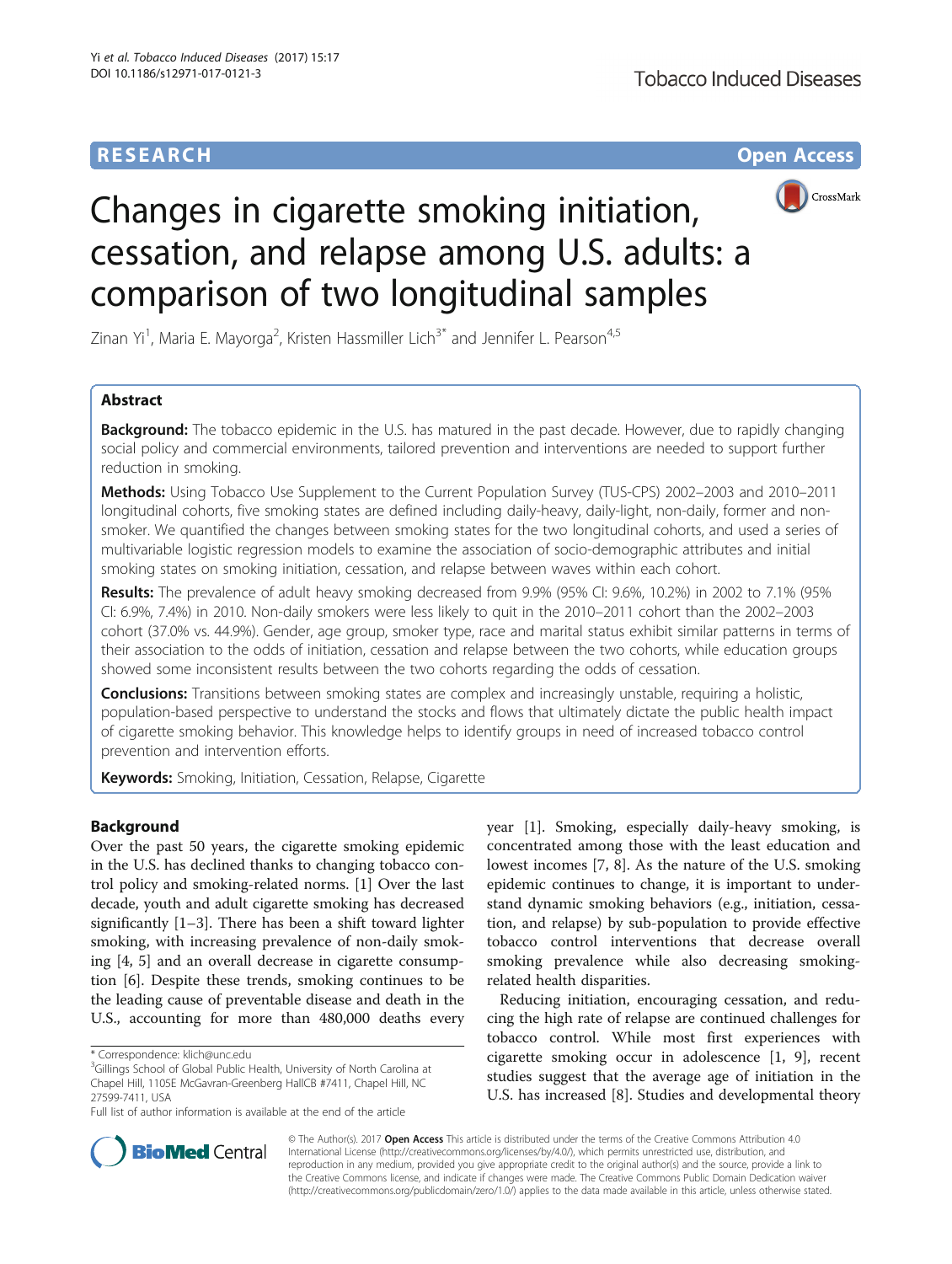suggest that establishment of regular, lifelong smoking patterns occurs not in adolescence, but after age 18, when individuals move away from family influences and gain legal access to tobacco products [\[10](#page-9-0)]. Race/ethnicity also plays a role in smoking initiation, with non-Hispanic blacks initiating later than non-Hispanic whites [[11, 12](#page-9-0)]. Differences in quit attempts and cessation success are also evident by sociodemographic characteristics. Recently, the Centers for Disease Control and Prevention found that while more than half of adult smokers reported past-year quit attempts, only 6.2% of all smokers were not smoking 1 year later [[13\]](#page-9-0), with the majority of relapse occurring within the first week after quitting [[14\]](#page-9-0). Young adults are more likely than older adults to try to quit, and to quit smoking successfully [\[1](#page-8-0), [15\]](#page-9-0). While non-Hispanic black smokers make more attempts to quit, non-Hispanic white smokers are more successful at staying quit [\[16](#page-9-0), [17\]](#page-9-0). To fully understand the smoking behavior dynamics which may lead to health disparities in the U.S. adult population, examining trends holistically by sociodemographic characteristics in initiation, cessation, and relapse is essential.

Most previous longitudinal studies of individuals' changes in smoking status and intensity have focused on transitions in specific populations (e.g., current and former smokers [\[18](#page-9-0)], non-daily smokers [\[19](#page-9-0)], adolescent smokers [[20](#page-9-0)–[23](#page-9-0)], or individuals with major depressive disorders [[24](#page-9-0)] or alcohol or drug use disorders [\[25](#page-9-0)]), sometimes in community-based or statewide samples [[18, 26, 27\]](#page-9-0). Few studies have assessed smoking transitions using prospective data, which decreases problems of recall or temporality common in cross sectional data [[20](#page-9-0)–[23](#page-9-0), [26](#page-9-0)–[31\]](#page-9-0). Even fewer studies have examined changes in smoking status in the entire US adult population using nationally representative data [[27](#page-9-0)–[29](#page-9-0)]. In an analysis from 1990, McWhorter et al. examined predictors of smoking cessation and relapse using the U.S. NHANES I dataset (1971–1975). The authors found that smokers who are older, white, smoke fewer cigarettes per day, have a higher household income, and reported a hospitalization in the followup period were independent predictors of quitting [[28\]](#page-9-0). In a more recent analysis of Canadian adult smokers, Bondy et al. examined the correlates of transitions between daily, non-daily, and former smoking over three six-month follow-ups. The authors found that smokers who reduced their smoking between time points one and two were more likely to be quit at time point three than those who did not reduce at time point two. However, reducing smoking between time points 1 and 2 also carried a greater risk of relapse to daily smoking compared to those who quit without reducing [[27\]](#page-9-0). Recently, Weinberger et al. [[29\]](#page-9-0) examined smoking stability among U.S. adults between 2001 and 2005, with a focus on transitions between daily and non-

daily smoking using a U.S. nationally representative longitudinal dataset. They found that smoking statuses were very stable between 2001 and 2005, while certain groups (men, adults who are younger,unmarried, have less education and identify as Hispanic) need increased intervention and prevention effort. While these and other studies present essential data on population-level smoking dynamics, each has drawbacks that limit generalizability, including: 1) utilizing data gathered before the rise of ecigarettes and other non-traditional tobacco products [[27](#page-9-0)–[30](#page-9-0)]; 2) excluding data on all possible smoking transitions (e.g., initiation, cessation, and relapse) [\[27](#page-9-0), [28](#page-9-0), [31\]](#page-9-0); 3) exclusion of heaviness of smoking from analyses.

The 2002–2003 and 2010–2011 longitudinal datasets from the Tobacco Use Supplement to the Current Population Survey (TUS-CPS) provide an opportunity to examine transitions in cigarette smoking, including changes in non-smoking, smoking (divided into nondaily, daily-heavy, and daily-light smoking), and former smoking, in two large, nationally representative cohorts of U.S. adults. The primary aim of this study was to examine changes in smoking transitions across an 8-year period, based on smoking assessments among two cohorts (2002–2003 and 2010–2011) of adults. Secondary aims of this study were: 1) to describe changes in cigarette smoking initiation, cessation, and relapse by sociodemographic characteristics across the 2002–2003 and 2010–2011 cohorts; and 2) to describe changes in cessation and relapse by cigarette smoking intensity across the 2002–2003 and 2010–2011 cohorts. Illuminating changes in smoking transitions and identifying groups that are at elevated risk of initiation or relapse will inform prevention and treatment efforts.

# Methods

# Dataset

This analysis employs two de-identified, publicly available longitudinal datasets from the Tobacco Use Supplement to the Current Population Survey (TUS-CPS) from 2002 to 2003 ( $N = 15,846$ ) [\[32](#page-9-0)] and 2010–2011 ( $N =$ 28,153) [\[33](#page-9-0)]. Detailed information on survey methods is available elsewhere [\[33](#page-9-0)]. Briefly, the purpose of the TUS-CPS is to monitor tobacco use behavior, attitudes, and norms at national and lower levels. The data are nationally representative of the civilian, non-institutionalized U.S. population and is collected using telephone and in person interviews [\[34\]](#page-9-0).

## Measures

## Socio-demographics

We grouped participants into three age groups (18–29, 30–44 and 45+) to allow for comparisons in different adult developmental stages (young, middle, and older adulthood) and to be consistent with similar studies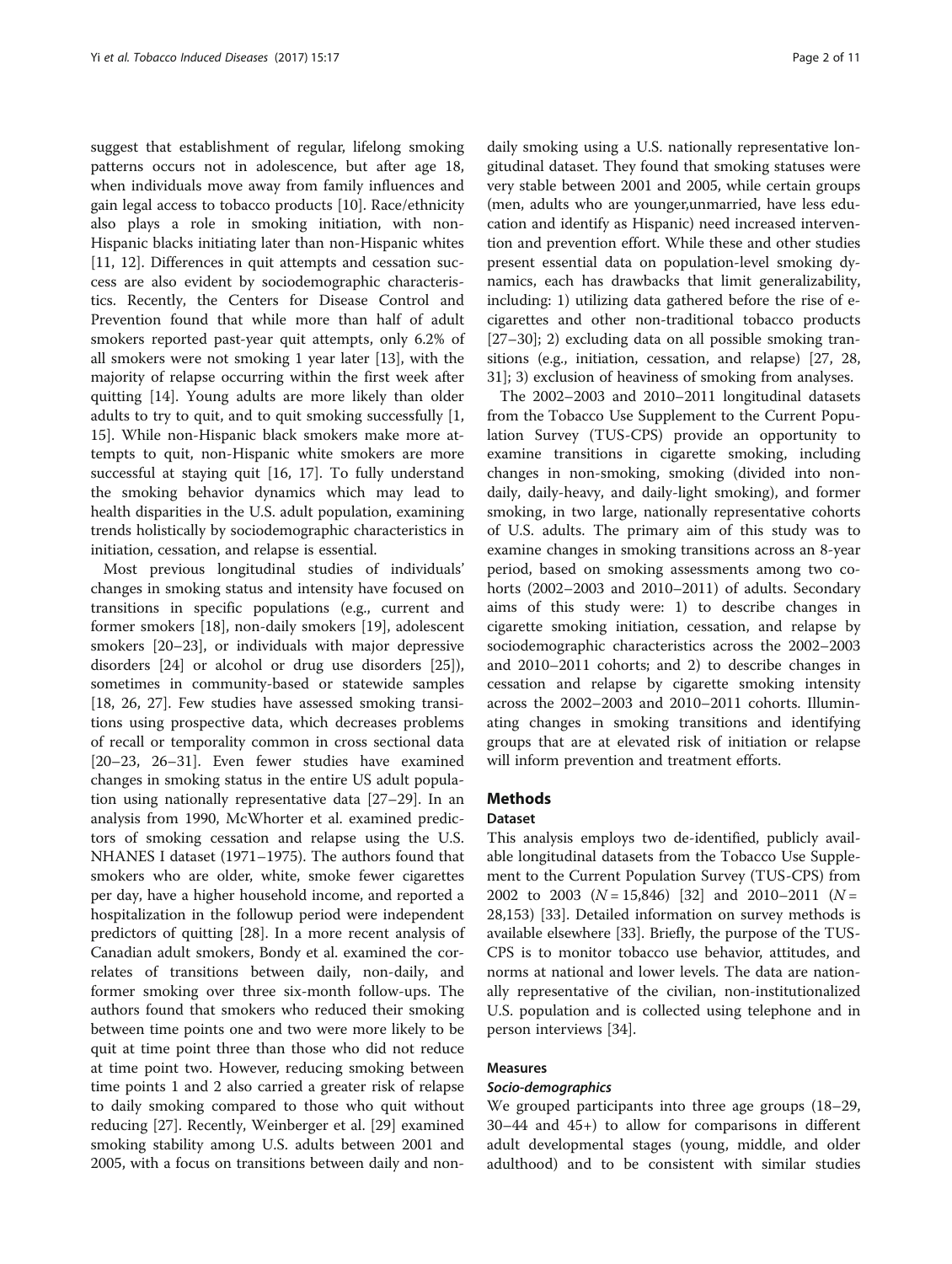[[29\]](#page-9-0). While a more narrow definition of young adulthood would have been preferable, our granular approach to defining smoking status. did not allow for further division by age. Educational attainment was aggregated from 18 categories into three categories: less than high school (any with no diploma), high school degree/GED (high school grad-diploma or GED), and higher than high school (any college and higher). Marriage status was aggregated into two categories: currently married (married-spouse present or absent), and currently unmarried. Four race groups (non-Hispanic white, non-Hispanic black, Hispanic, and Other) are coded using information reported in two survey items.

#### Smoking states

We created five mutually exclusive smoking states: dailyheavy, daily-light, non-daily, former, and non-smokers. Respondents who respond "No" to "Have you ever smoked more than 100 cigarettes in your entire life?" were considered non-smokers. The other four smoker types were restricted to respondents who respond "Yes" to "Have you ever smoked more than 100 cigarettes in your entire life?" (i.e., they had smoked at least 100 lifetime cigarettes. Daily-heavy and daily-light smokers reported "everyday" to "Do you now smoke cigarettes every day, some days, or not at all?" with daily heavy smokers reporting consuming  $\leq 10$  cigarettes (consistent with prior definitions of light smoking [\[3](#page-9-0), [4\]](#page-9-0)), and dailyheavy smokers consuming >10 cigarettes per day to the question "On the average, about how many cigarettes do you now smoke each day?". Non-daily smokers reported "Some days" to "Do you now smoke cigarettes every day, some days, or not at all?", and were grouped regardless of the number of cigarettes they consumed on the days they smoked. Former smokers reported "Not at all" to "Do you now smoke cigarettes every day, some days, or not at all?"

#### Smoking transitions

We examined changes in these smoking states with a focus on initiation, cessation and relapse, defined as moving between the following smoking states between waves 1 and 2: "Initiation": from non-smoking to any current smoking; "Cessation": from any current to former smoking; "Relapse": from former to any current smoking.

## Inclusion & exclusion criteria

To obtain our final samples of  $N = 15,410$  (2002–2003) and  $N = 18,393$  (2010–2011), we used the following exclusion criteria. First, we excluded  $N = 358$  participants from the 2002–2003 dataset who were <18 years old in 2002 to confine our analyses to adults, as the 2010–2011 TUS-CPS did not enroll individuals <18. Second, we

excluded participants ( $N = 78$  in 2002–2003,  $N = 106$  in 2010–2011) because their smoking state was indeterminate. Smoking state was "indeterminate" if a participant answered "refused" or "don't know" to any of the following questions: "Have you ever smoked more than 100 cigarettes in your entire life?" or "Do you now smoke cigarettes every day, some days, or not at all?" in either wave. In total, 2.8% of the 2002–2003 and 0.6% of the 2010–2011 original samples were excluded due to these procedures.  $N = 9,654$  observations were excluded from proxy respondents in the 2010–2011 dataset because the 2002–2003 dataset did not collect information by proxy, and full information about the target participant (e.g. number of cigarettes smoked per day) was not collected via proxy. Proxy responses were only collected in certain special situations (e.g. respondent is getting irritated) and proxies can only be taken for a subset of questions (for further details see report from Office of Disease Prevention and Health promotion [\[35](#page-9-0)]).

Some participants also reported inconsistent smoking state changes between survey waves. "Inconsistent" responses were defined as individuals who responded "yes" to "Have you ever smoked more than 100 cigarettes in your entire life?" in wave 1 but reported "no" to the same question in wave 2 ( $N = 1,020$  in 2002–2003,  $N =$ 1,041 in 2010–2011). In other words, an "inconsistent" response came from an individual who reported to have smoked more than 100 lifetime cigarettes and went on to answer questions about frequency and quantity of smoking in wave 1, but reported never smoking more than 100 cigarettes in the following wave, a change which is infeasible. Among "inconsistent" responders, 70–75% self-reported as former smokers (had smoked 100 lifetime cigarettes but were currently not smoking) at wave 1, with the remaining 25–30% self-reporting as either non-daily or daily-light smokers at wave 1. Because most of these participants had identified as former smokers in 2002 or 2010, we assumed that their wave 1 response was correct and changed all their wave 2 smoking state from "non-smoker" (less than 100 lifetime cigarettes) to "former," as they had all reported smoking at least 100 lifetime cigarettes in wave 1. While it is possible that some particpants could have misreported smoking at least 100 cigarettes in their lifetimes at wave 1, leading them to a series of inapplicable questions about smoking patterns, it is more likely that the majority of inconsistent responses at wave 2 came from individuals who noted the additional questions on smoking status in at wave 1 and preferred to reduce their responde burden at wave 2. In sensitivity analyses (analyses not shown), we compared our reclassification approach with results from an analysis where we excluded inconsistent responders and found no qualitative difference in our results.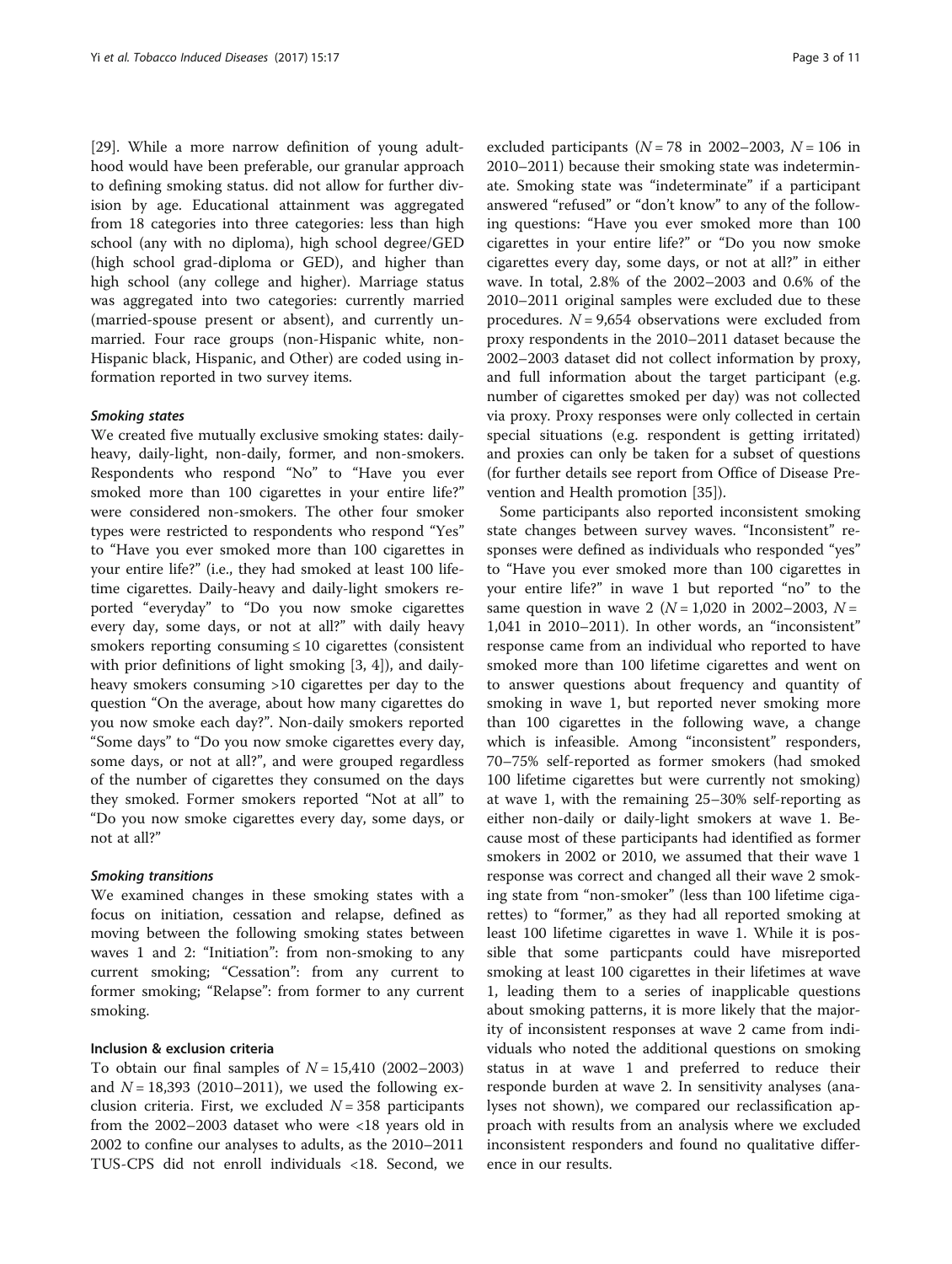## Statistical analysis

To account for the complex survey design and response rate, we used the main and replicate weights provided with the data as recommended for the TUS-CPS overlap samples in all analyses [[33\]](#page-9-0), with replicate weights derived using balanced repeated replication [[36\]](#page-9-0).

We estimated the proportion of participants that transitioned between smoking states from wave 1 to wave 2 and corresponding 95% confidence intervals (CI) around each estimate using PROC SURVEYFREQ in SAS (Version 9.3, SAS Institute, Cary, NC).

A series of multivariable logistic regression models were estimated to examine the association of sociodemographic attributes and initial smoking states with smoking transitions between waves for both cohorts using the PROC SURVEYLOGISTIC procedure in SAS. Each model included the primary independent variables of gender, age group, race/ethnicity, marital status and education. Results are presented as adjusted odds ratios (aOR) with corresponding 95% CIs. In addition, for any given measure of interest we test differences in proportions between the two cohorts, with the null hypothesis being that there is no difference between the two cohorts, then an association is statistically significant if the corresponding p-value is less than 0.05.

## Results

Table 1 presents weighted descriptive sociodemographic and smoking statistics for the analytic samples. Overall, the distribution of sex, age, and race/ethnicity were similar between the two cohorts. We observed a few differences in marital status, education and smoking state. In 2010 compared to 2002, a larger proportion of individuals were currently married and had completed at least

Table 1 Socio-demographic characteristics and cigarette smoking state among participants in TUS-CPS 2002-2003 & 2010-2011

Time-invariant sociodemographic characteristics 2003 (%, 95%CI) (n = 15,410) 2010 (%, 95%CI) (n = 18,499)

| Sex                                           |                    |                    |                    |                    |
|-----------------------------------------------|--------------------|--------------------|--------------------|--------------------|
| Male                                          | 48.2 (48.1, 48.3)  |                    | 48.3 (48.3, 48.3)  |                    |
| Female                                        | 51.8 (51.7, 51.9)  |                    | 51.7 (51.7, 51.7)  |                    |
| Age                                           |                    |                    |                    |                    |
| 18-29                                         | 21.1 (20.9, 21.4)  |                    | 21.1 (20.9, 21.3)  |                    |
| 30-44                                         | 31.2 (31.1, 31.4)  |                    | 27.2 (27.0, 27.4)  |                    |
| $45+$                                         | 47.6 (47.5, 47.7)  |                    | 51.8 (51.6, 51.7)  |                    |
| Marital Status                                |                    |                    |                    |                    |
| Currently married                             | 44.9 (44.4, 45.4)  |                    | 48.3 (47.9, 48.8)  |                    |
| Currently not married                         | 55.1 (54.6, 55.6)  |                    | 51.7 (51.2, 52.1)  |                    |
| Race/Ethnicity                                |                    |                    |                    |                    |
| Non-Hispanic White                            | 70.5 (70.4, 70.7)  |                    | 68.0 (68.0, 68.1)  |                    |
| Non-Hispanic Black                            | 11.4(11.3, 11.5)   |                    | 11.4 (11.4, 11.4)  |                    |
| Hispanic                                      | 12.3 (12.2, 12.5)  |                    | 13.9 (13.9, 14.0)  |                    |
| Asian/other                                   | $5.7$ $(5.7, 5.8)$ |                    | $6.6$ $(6.6, 6.6)$ |                    |
| Time-varying sociodemographic characteristics | 2002 (%, 95%CI)    | 2003 (%, 95%CI)    | 2010 (%, 95%CI)    | 2011 (%, 95%CI)    |
| Education                                     |                    |                    |                    |                    |
| Less than high school degree                  | 18.6 (18.2, 18.9)  | 16.6 (16.2, 17.1)  | 13.1 (12.8, 13.4)  | 11.7 (11.3, 12.0)  |
| High school degree/GED                        | 29.3 (28.8, 29.8)  | 29.6 (29.0, 30.1)  | 28.7 (28.2, 29.0)  | 28.0 (27.4, 28.3)  |
| > high school degree <sup>a</sup>             | 52.1 (51.5, 52.7)  | 53.8 (53.1, 54.4)  | 58.2 (57.8, 58.8)  | 60.4 (60.0, 60.9)  |
| 18-year-old smoking prevalence                |                    |                    |                    |                    |
| Non-smoker                                    | 87.8 (83.1, 92.1)  |                    | 92.5 (89.6, 95.3)  |                    |
| Smoking status                                |                    |                    |                    |                    |
| Daily heavy smoker                            | 9.9 (9.6, 10.2)    | $9.2$ (8.9, 9.5)   | $7.1$ (6.9, 7.4)   | $6.6$ $(6.3, 6.8)$ |
| Daily light smoker                            | $4.9$ (4.6, 5.2)   | $4.9$ (4.6, 5.2)   | $5.1$ (4.9, 5.3)   | 5.0(4.7, 5.2)      |
| Non-daily smoker                              | $4.2$ (4.0, 4.5)   | $3.4$ $(3.2, 3.6)$ | $3.4$ $(3.2, 3.6)$ | $2.7$ (2.6, 2.9)   |
| Former smoker                                 | 22.2 (21.8, 22.7)  | 27.2 (26.7, 27.7)  | 19.5 (19.3, 19.9)  | 25.8 (25.4, 26.2)  |
| Non-smoker                                    | 58.7 (58.1, 59.4)  | 55.3 (54.6, 55.9)  | 64.6 (64.3, 65.3)  | 60.0 (59.5, 60.5)  |

<sup>a</sup>Includes some college/associate's degree/some other degree, and bachelor's degree or higher, CI Confidence Interval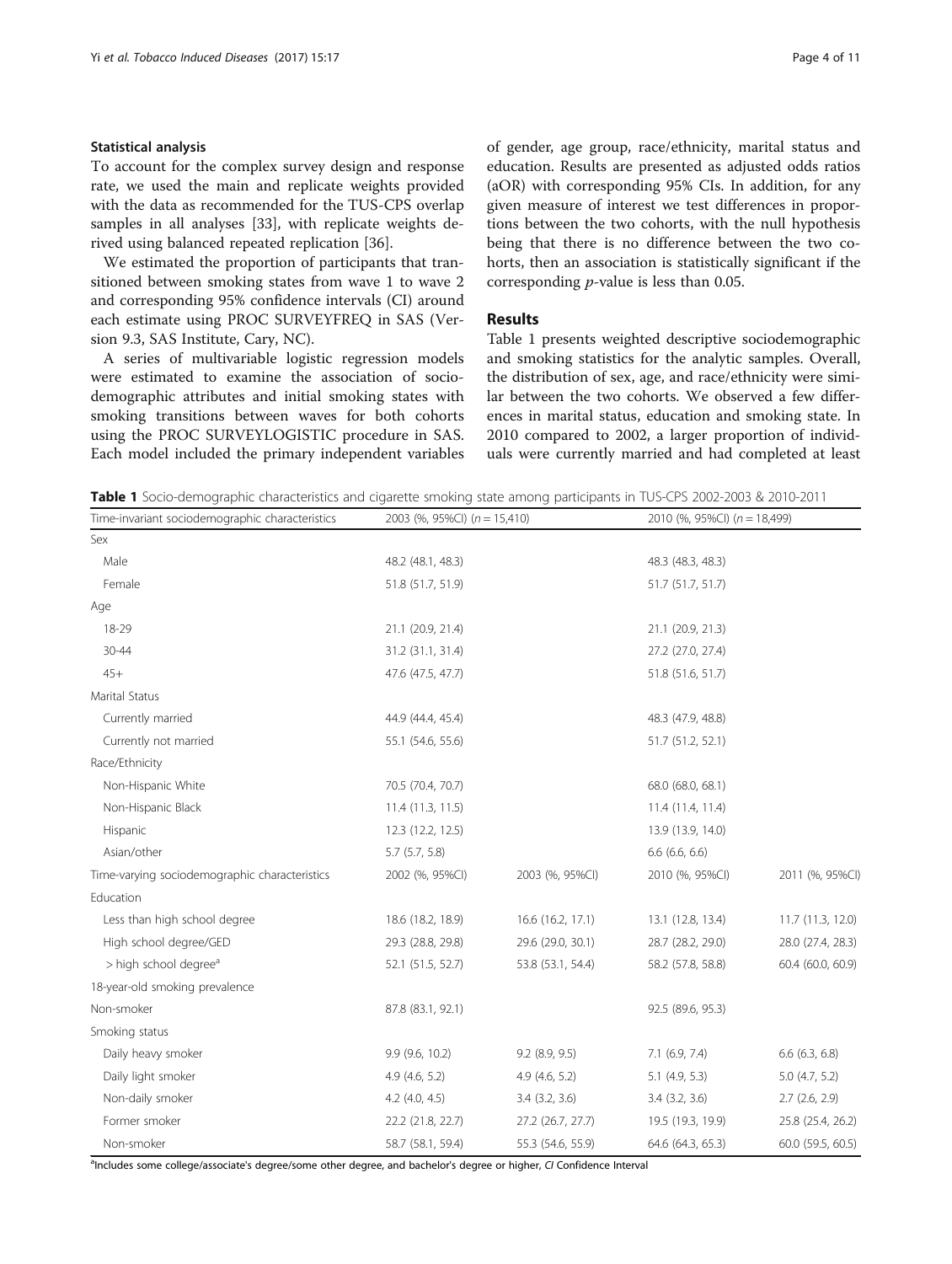some college, and a smaller proportion had not completed a high school degree. There were more nonsmokers and fewer former and daily-heavy smokers in 2010 than in 2002. More specifically, the prevalence of adult heavy smoking decreased from 9.9% (95% CI: 9.6%, 10.2%) in 2002 to 7.1% (95% CI: 6.9%, 7.4%) in 2010.

Table [2](#page-5-0) presents the prevalence of smoking states and transitions in smoking states between waves for each cohort overall and by age and race group. For the three age groups in both cohorts, as age increases, the proportion of former smokers increases while the proportions of daily-light, non-daily, and non-smokers decrease. The age group with the highest proportion of daily-heavy smokers in 2002–2003 was the 30–44 year olds. This is the same birth cohort (now 45+) who also had the highest proportion of daily-heavy smokers in 2010–2011. Also, the older age groups had lower percentages of initiation, cessation and relapse than younger age groups in both cohorts.

Comparing transition trends by race/ethnicity, non-Hispanic whites had the highest proportion of dailyheavy and former smokers. Non-Hispanic blacks had the highest proportion of daily-light smokers, and Hispanics had the highest proportion of non-daily and nonsmokers. Regarding changes in smoking state, there is evidence of low but non-trivial initiation in all race/ethnicity groups, with initiation highest among non-Hispanic blacks and cessation highest among Hispanics in both cohorts. There is no consistent pattern of of relapse by race/ethnicity change across cohorts.

Figure [1](#page-6-0) illustrates proportion of individual who transition from a smoking status in wave 1 to a smoking status in wave 2 in the 2002–2003 and 2010–2011 cohorts (percentages <3% not shown numerically). The figure is read left to right. For example top bar shows that of those that were daily smokers in 2002, 71.4% remained heavy smokers in 2003. We observed no statistically significant change  $(p > .05)$  in initiation patterns between the cohorts at the overall population level, with 2.2% and 2.1% of non-smokers in wave 1 initiating smoking in wave 2 in 2002–2003 and in 2010–2011, respectively, though some non-smokers initiated and quit (thereby becoming former smokers) within the year (3.7% and 5.4% in 2002–2003 versus 2010–2011). The largest changes in cessation transtions were observed among non-daily smokers: 37.0% (95% CI: 34.4%–39.5%) of non-daily smokers stopped smoking in 2010–2011, while 44.9% (95% CI: 42.1%–47.8%) of non-daily smokers stopped smoking in 2002–2003. In contrast, for dailyheavy smokers, the proportion quitting in 2010–2011 was higher than in 2002–2003; 18.2% (95% CI: 16.7%– 19.8%) and 12.6% (95% CI: 11.5%–13.6%), respectively. For daily-light smokers, the difference in cessation between the two cohorts was not statistically significant.

Finally, no significant differences were observed in terms of relapse among former smokers between the two cohorts.

By gender, age, and marital status, the odds of smoking initiation remained similar between the two cohorts, with men, younger adults (compared to adults over age 45), and unmarried adults having higher odds of cigarette smoking initiation (Table [3](#page-7-0)). However, compared to 2002–2003, the relationship in 2010–2011 between race/ethnicity, education, and smoking initiation changed. In 2002–2003, non-Hispanic blacks had greater odds of smoking initiation than non-Hispanic whites (aOR: 1.42, 95% CI: 1.04–1.93); in 2010–2011, there was no statistically significant difference. Additionally, relative to non-Hispanic whites, the odds of initiation for Hispanics decreased between 2002–2003 (aOR: 1.19, 95% CI: 0.81–1.74) and 2010–2011 (aOR: 0.69, 95% CI: 0.50–0.96). By education, we observed a widening of the effect of education on smoking initiation. In 2002–2003, adults with less than a high school education had 1.5 (95% CI:1.17,2.13) times greater odds of initiation than adults with more than a high school education, and there was no difference in initiation comparing adults with a high school degree/GED to those with more than a high school degree. In 2010–2011, adults with the least education had nearly 3.4 times the odds (aOR: 3.39, 95% CI: 2.52–4.56) of initiating smoking compared to those with the most education. Additionally, the association between initiation and having a high school degree/GED was significant (aOR: 2.85, 95% CI:2.34–3.48).

The relationship between socio-demographics and smoking cessation were similar in the 2002–2003 and 2010–2011 cohorts (Table [3](#page-7-0)). Gender was not related to smoking cessation, age was inversely related to cessation, and unmarried adults had lower odds of cessation in both cohorts. By race/ethnicity, the odds of cessation were the highest among Hispanics compared to non-Hispanic whites in both cohorts. By smoking state, the odds of cessation were the highest among non-daily smokers and lowest among daily-heavy smokers. The only difference observed between the two cohorts was by education. In 2002–2003, adults with less than a high school degree had a greater odds of cessation (aOR: 1.59, 95% CI: 1.35–1.87) than those higher levels of education. There was no observed difference in cessation comparing adults with a high school degree/GED to those who had more than a high school degree. In 2010–2011, this relationship had flipped, with lower odds of cessation associated with having less than a high school degree (aOR: 0.68, 95% CI: 0.56–0.82) or a high school degree/GED (aOR: 0.62, 95% CI: 0.55–0.71) compared to those with the highest level of education.

Younger age was associated with an elevated odds of relapse to smoking in both cohorts. Lower education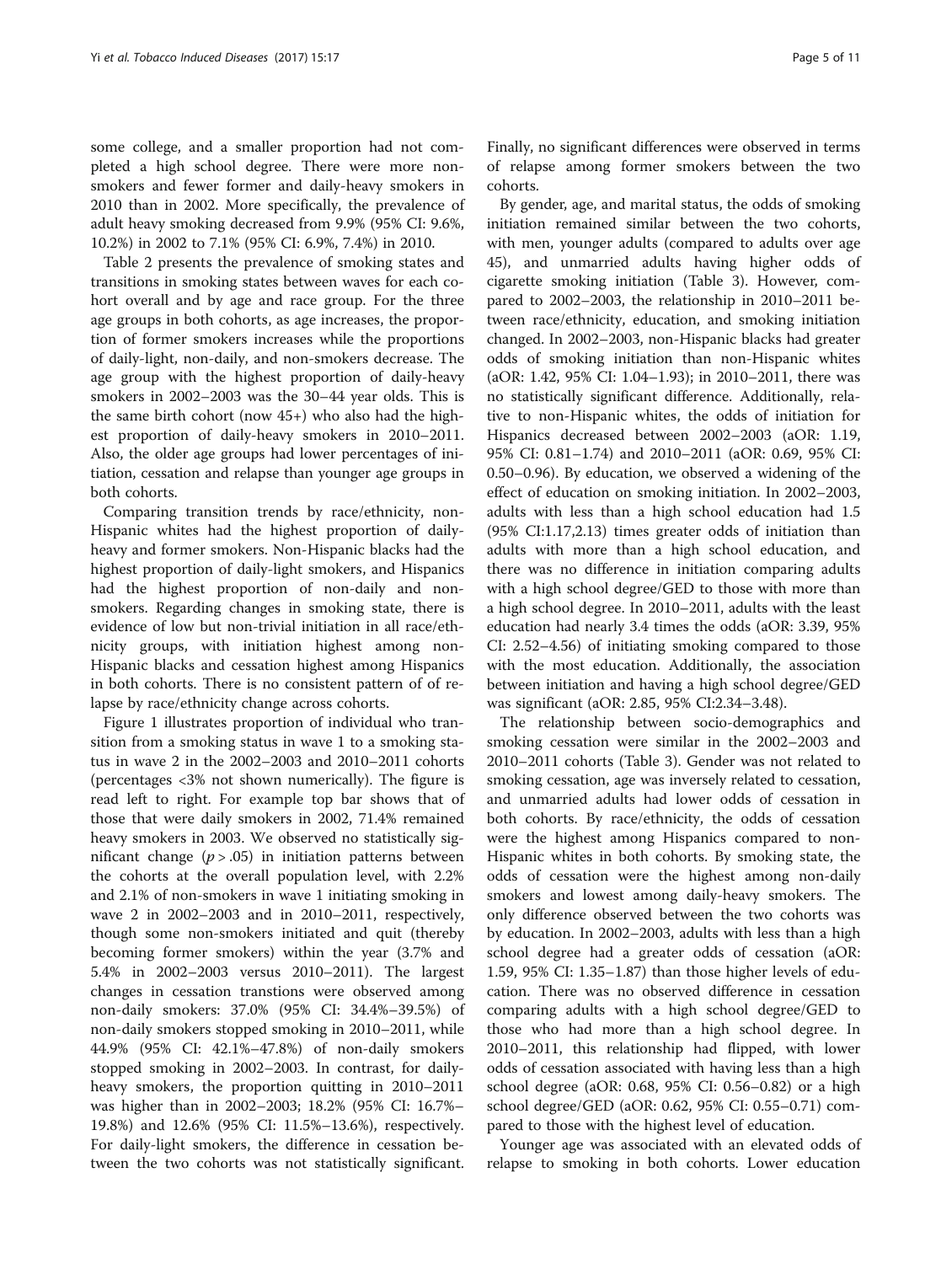<span id="page-5-0"></span>

|                           | Age 18-29                                                           | 30-44                                                 | 45+            | NHN<br>NHN                       | 9H<br>NHB     | Hispanic                                                                | Age<br>18-29                     | 30-44          | 45+                                                                                                                                                           | NHN            | 9HB                | Hispanic       |
|---------------------------|---------------------------------------------------------------------|-------------------------------------------------------|----------------|----------------------------------|---------------|-------------------------------------------------------------------------|----------------------------------|----------------|---------------------------------------------------------------------------------------------------------------------------------------------------------------|----------------|--------------------|----------------|
| Smoking<br>Status         |                                                                     |                                                       |                |                                  |               |                                                                         |                                  |                |                                                                                                                                                               |                |                    |                |
| heavy smoker<br>Daily     | 7.8 (7.0, 8.6)                                                      | $9.9(9.4, 10.4)$ 9.3 $(9.0, 9.6)$                     |                | 11.3 (10.9, 11.6) 5.0 (4.2, 5.7) |               | 2.7(2.1, 3.4)                                                           | 5.7 (5.0, 6.4)                   | 6.9(6.5, 7.3)  | 7.9 (7.6, 8.1)                                                                                                                                                | 9.0 (8.7, 9.3) | 4.0(3.5, 4.5)      | 2.3 (1.9, 2.8) |
| light smoker<br>Daily     | 7.6 (6.8, 8.5)                                                      | 4.7 (4.4, 5.1)                                        | 3.8 (3.6, 4.0) | 4.6 (4.2, 4.9)                   | 7.8(6.9, 8.7) | 4.7 (3.8, 5.6)                                                          | 6.1 (5.4, 6.8)                   | 5.6 (5.2, 6.0) | 4.4 (4.2, 4.7)                                                                                                                                                | 4.9 (4.7, 5.2) | 6.5(5.9, 7.2)      | 4.5 (3.9, 5.0) |
| Non-daily<br>smoker       | 4.4 (3.8, 5.0)                                                      | 3.8(3.5, 4.2)                                         | 2.7 (2.5, 2.9) | 3.0 (2.8, 3.2)                   | 4.6(3.8, 5.4) | 5.0 (4.0, 5.9)                                                          | 5.1 (4.5, 5.7)                   | 4.0(3.6, 4.3)  | 2.4 (2.2, 2.6)                                                                                                                                                | 3.0 (2.8, 3.2) | $4.4$ $(3.8, 5.1)$ | 4.9 (4.3, 5.6) |
|                           | Former smoker 15.0 (13.9, 16.1) 22.2 (21.4, 23.0) 35.9 (35.3, 36.5) |                                                       |                |                                  |               | 30.4 (29.8, 30.9) 21 4 (19.9, 22.9) 18.0 (16.6, 19.4) 7.7 (7.1, 8.3)    |                                  |                | 14.7 (14.1, 15.2) 27.0 (26.5, 27.4) 23.3 (23.0, 23.7) 11.7 (10.8, 12.5) 11.0 (10.2, 11.8)                                                                     |                |                    |                |
| smoker<br>$\frac{6}{2}$   |                                                                     | 65.3 (63.7, 66.8) 59.3 (58.5, 60.1) 48.2 (47.6, 48.9) |                |                                  |               | 50.8 (50.2, 51.4) 61.2 (59.7, 62.8) 69.6 (67.8, 71.4) 75.3 (74.2, 76.5) |                                  |                | 68.9 (68.1, 69.7) 58.3 (57.9, 58.8) 59.8 (59.2, 60.3) 73.4 (72.1, 74.6) 77.2 (76.0, 78.4)                                                                     |                |                    |                |
| Changes of Smoking Status |                                                                     |                                                       |                |                                  |               |                                                                         |                                  |                |                                                                                                                                                               |                |                    |                |
| % Cessation               |                                                                     | 26.9 (23.7, 30.1) 24.0 (22.2, 25.8) 18.6 (17.2, 20.0) |                |                                  |               |                                                                         |                                  |                | 185 (17.6, 19.5) 303 (25.7, 34.9) 373 (31.7, 42.9) 304 (27.1, 33.6) 27.2 (25.4, 29.1) 19.3 (18.1, 20.5) 21.6 (20.4, 22.7) 26.5 (23.4, 76.6) 35.3 (31.5, 39.0) |                |                    |                |
| % Relapse                 |                                                                     | 19.6 (15.9, 23.2) 6.7 (5.6, 7.7)                      | 4.6 (4.1, 5.0) | 6.5 (5.9, 7.1)                   | 6.8(4.2, 9.3) | 5.9 (3.4, 8.3)                                                          | 15.0 (11.8, 18.2) 7.6 (6.4, 8.7) |                | 3.6 (3.2, 4.0)                                                                                                                                                | 5.0 (4.4, 5.5) | 6.9 (4.9, 9.0)     | 9.0(6.9, 11.1) |
| % Initiation              | 3.8 (3.0, 4.6)                                                      | 2.1(1.7, 2.5)                                         | 1.3(1.2, 1.5)  | 1.9(1.7, 2.2)                    | 3.4(2.5, 4.3) | 3.1(2.1, 4.1)                                                           | 3.2 (2.7, 3.8)                   | 2.1(1.8, 2.3)  | 1.4(1.3, 1.6)                                                                                                                                                 | 2.0 (1.8, 2.2) | 2.9(2.4, 3.4)      | 2.3 (1.7, 2.8) |
|                           | NHW non-Hispanic whites, NHB non-Hispanic blacks, Hisp Hispanic,    |                                                       |                | C/ Confidence Interval           |               |                                                                         |                                  |                |                                                                                                                                                               |                |                    |                |

Table 2 Prevalence and changes in smoking status between waves, by age and race; TUS-CPS 2002-2003&2010-2011 Table 2 Prevalence and changes in smoking status between waves, by age and race; TUS-CPS 2002-2003&2010-2011 2010-2011 (%, 95% CI) 2002-2003 (%, 95% CI)

2002-2003 (%, 95% CI) 2010 -2011 (%, 95% CI)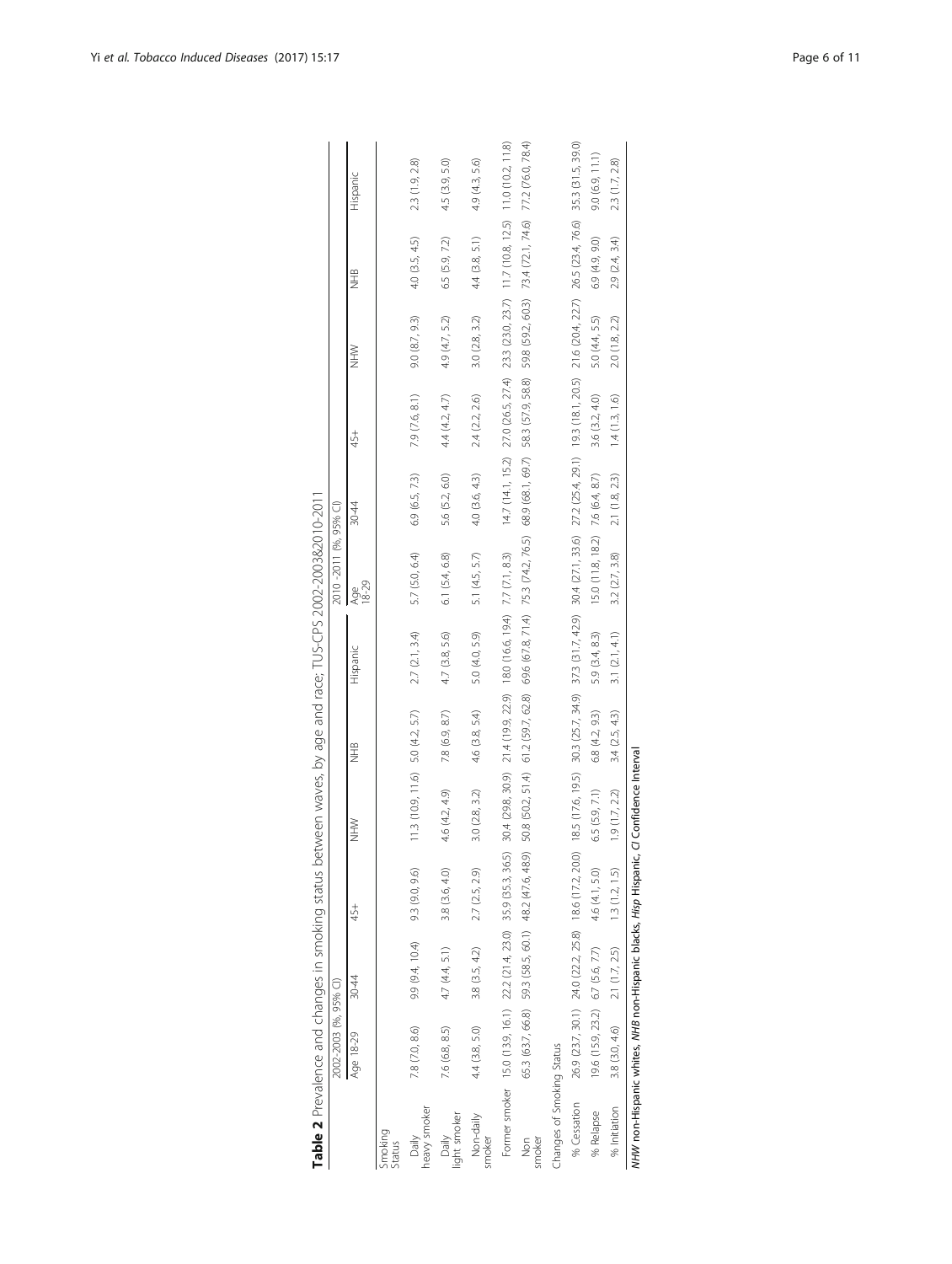<span id="page-6-0"></span>

also had a similar association with relapse in both cohorts, though the strength of the association was attenuated in 2010–2011 cohort compared to 2002–2003. The association between marital status, race/ethnicity, and relapse were different in 2010–2011 and 2002–2003. The odds of relapse were 2.11 times higher (95% CI: 1.77–2.51) for unmarried than married adults in 2010– 2011. While there was no relationship between race/ethnicity and relapse in 2002–2003, Hispanics had a higher odds of relapse compared to non-Hispanic whites (aOR: 1.54, 95% CI:1.16–2.04); non-Hispanic blacks also showed an increased but non-significant odds of relapse in 2010–2011. Gender was not associated with relapse in either cohort.

## Discussion

Transitions between smoking states are complex and increasingly unstable, requiring a holistic, populationbased perspective to understand the stocks and flows that ultimately dictate the public health impact of cigarette smoking behavior. Consistent with cross sectional research, we found a decrease in overall smoking [[1](#page-8-0)–[3\]](#page-9-0), a substantial decrease in daily-heavy smoking, and a shift toward daily-light and non-daily smoking. Studying transitions over time across the two cohorts provides further insights into these changes. First, daily-heavy smoking was less stable in 2010, with greater movement to daily-light and former smoking than among dailyheavy smokers in 2002. This is consistent with existing evidence and prior research showing that cigarette consumption has decreased [[6\]](#page-9-0). While we observed reduction in daily-heavy smokers, we also observed escalation among non-daily smokers across the cohorts, with increases in transition from non-daily to all other current smoking states. These changes could be due to several population-level approaches to tobacco control and

changes in product availability. First, while most quit attempts are unaided [\[37\]](#page-9-0), the increased availability of FDA-approved smoking cessation treatments and the widespread use of e-cigarettes to quit or cut down could have encouraged reduction or cessation among dailyheavy smokers in 2010 compared to 2002. Conversely, it is also possible that e-cigarette use could have increased transition to daily smoking among non-daily smokers in 2010. Second, it is possible that the expansion of smokefree indoor air laws, heightened anti-smoking norms, and increased cigarette taxes have made smoking more difficult and expensive. Indeed, researchers have observed that smokers have learned to extract more nicotine from cigarettes as their opportunities to smoke have decreased, allowing individuals to maintain similar levels of nicotine dependence though they have decreased their daily cigarette consumption [\[38](#page-9-0)]. Evidence from product evaluations also suggest that cigarette nicotine yields have increased over time, perhaps as a response to restricted smoking opportunities [\[39, 40](#page-9-0)]. These changes to tobacco control policy and product design may have increased the amount of time that individuals spend as a non-daily smokers before they transition to cessation or escalate to daily smoking. Policy and behavioral interventions to encourage non-daily smokers to quit may have significant impact on overall adult smoking prevalence in the U.S. Future research should examine drivers of reduction and cessation among daily-heavy smokers and escalation among non-daily smokers.

Overall, sociodemographic trends in smoking initiation, cessation, and relapse showed consistencies between the two cohorts. Gender, age group, and smoking intensities exhibited the same pattern of association to the odds of initiation, cessation, and relapse between the two cohorts. For example, gender played a significant role in initiation, but not in cessation or relapse, with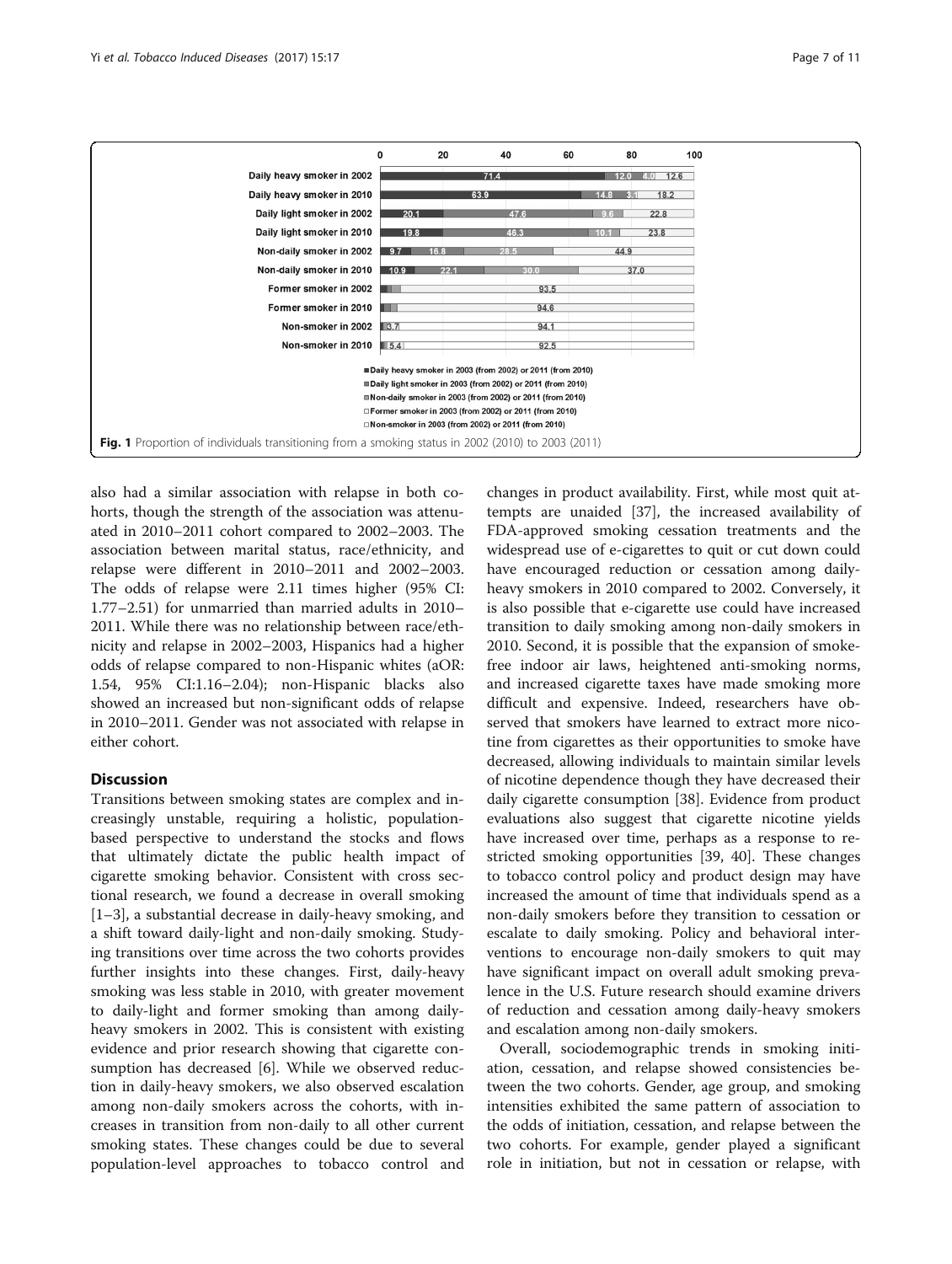<span id="page-7-0"></span>

|                           | Odds of initiation<br>(OR, (95% CI))                                   |                         | 2002-2003 |                 | 2010-2011             |          | Table 3 Multivariable logistic regression of the association of smoker's characteristics to initiation, cessation and relapse; TUS-CPS:2002-2003&2011<br>Odds of cessation<br>(OR, (95% CI)) |                         | 2002-2003 |         | 2010-2011 |          | Odds of relapse<br>(OR, (95% CI)) |                         | 2002-2003 |         | 2010-2011 |          |
|---------------------------|------------------------------------------------------------------------|-------------------------|-----------|-----------------|-----------------------|----------|----------------------------------------------------------------------------------------------------------------------------------------------------------------------------------------------|-------------------------|-----------|---------|-----------|----------|-----------------------------------|-------------------------|-----------|---------|-----------|----------|
| Characteristics           | $2002 - 2003$<br>$(N = 146)$                                           | 2010-201<br>$(N = 203)$ |           | p-value         |                       | p-value  | 2002-2003<br>$(N = 596)$                                                                                                                                                                     | 2010-201<br>$(N = 625)$ |           | p-value |           | p-value  | 2002-2003<br>$(N = 220)$          | 2010-201<br>$(N = 184)$ |           | p-value |           | p-value  |
| Gender                    |                                                                        |                         | 46.3      | 0.0002          | 46.33                 | 0.000    |                                                                                                                                                                                              |                         | 0.95      | 0.3289  | 0.0438    | 0.8343   |                                   |                         | 2.52      | 0.1123  | 0.06      | 0.8097   |
| Male                      |                                                                        |                         |           |                 |                       |          |                                                                                                                                                                                              |                         |           |         |           |          |                                   |                         |           |         |           |          |
| Female                    | $0.66(0.53, 0.84)$ *                                                   | $0.53(0.44, 0.64)$ *    |           |                 |                       |          | 1.07 (0.93, 1.23)                                                                                                                                                                            | 1.01(0.91, 1.12)        |           |         |           |          | 1.14 (0.96, 1.35)                 | 0.98 (0.82, 1.16)       |           |         |           |          |
| Age                       |                                                                        |                         | 40.6      | $-0.0001$ 40.59 |                       | < 0.0001 |                                                                                                                                                                                              |                         | 18.86     | 0.0001  | 45.12     | 0.0001   |                                   |                         | 257.17    | 0.0001  | 150.11    | 00000    |
| $18 - 29$                 | $2.11(1.66, 2.67)$ * 1.90 $(1.53, 2.35)$ *                             |                         |           |                 |                       |          | $1.38(1.17, 1.63)$ *                                                                                                                                                                         | $1.71(1.42, 2.06)^{*}$  |           |         |           |          | 5.66 (4.49, 7.14)*                | 4.42 (3.36, 5.82)*      |           |         |           |          |
| $30 - 44$                 | $1.61(1.29, 2.02)^*$                                                   | $1.66(1.35, 2.04)^*$    |           |                 |                       |          | 1.26 (1.09, 1.46)*                                                                                                                                                                           | $1.38(1.22, 1.56)^*$    |           |         |           |          | $1.65$ (1.34, 2.03)*              | 2.47 (2.01, 3.03)*      |           |         |           |          |
| 45+                       |                                                                        |                         |           |                 |                       |          |                                                                                                                                                                                              |                         |           |         |           |          |                                   |                         |           |         |           |          |
| Race                      |                                                                        |                         | 27.6      | 0.0001          | 29.5                  | < 0.0001 |                                                                                                                                                                                              |                         | 26.59     | 0.0001  | 39.3      | 0.0001   |                                   |                         | 2.88      | 0.41    | 11.83     | 0.008    |
| WHN                       |                                                                        |                         |           |                 |                       |          |                                                                                                                                                                                              |                         |           |         |           |          |                                   |                         |           |         |           |          |
| $rac{10}{2}$              | $1.42(1.04, 1.93)^*$                                                   | 1.05(0.84, 1.33)        |           |                 |                       |          | $1.49(1.18, 1.87)$ *                                                                                                                                                                         | $1.41(1.18, 1.69)$ *    |           |         |           |          | 1.07 (0.66, 1.74)                 | 1.33 (0.94, 1.87)       |           |         |           |          |
| Hispanic                  | 1.19(0.81, 1.74)                                                       | $0.69(0.50, 0.96)$ *    |           |                 |                       |          | $1.65$ (1.26, 2.15)*                                                                                                                                                                         | $1.62$ (1.33, $1.98$ )* |           |         |           |          | 0.67 (0.42, 1.07)                 | $1.54(1.16, 2.04)^*$    |           |         |           |          |
| Other                     | $0.31(0.17, 0.56)$ *                                                   | $0.31(0.19, 0.51)^*$    |           |                 |                       |          | $1.62$ (1.20, 2.18)*                                                                                                                                                                         | $1.51(1.21, 1.89)^{*}$  |           |         |           |          | 0.90 (0.56, 1.45)                 | 0.70(0.42, 1.19)        |           |         |           |          |
| Marital status            |                                                                        |                         | 56.1      | 0.0001          | $\overline{5}$<br>56. | < 0.0001 |                                                                                                                                                                                              |                         | 40.51     | 0.0001  | 34.57     | 0.0001   |                                   |                         | 1.52      | 0.2176  | 69.95     | < 0.0001 |
| Married                   |                                                                        |                         |           |                 |                       |          |                                                                                                                                                                                              |                         |           |         |           |          |                                   |                         |           |         |           |          |
| Unmarried                 | $1.66(1.28, 2.14)^*$ $1.96(1.65, 2.34)^*$                              |                         |           |                 |                       |          | $0.68(0.61, 0.77)$ *                                                                                                                                                                         | $0.71(0.63, 0.79)$ *    |           |         |           |          | 0.86 (0.69, 1.09)                 | $2.11(1.77, 2.51)^*$    |           |         |           |          |
| Education                 |                                                                        |                         | 123.2     | 0.0002          | 126.4                 | < 0.0001 |                                                                                                                                                                                              |                         | 31.88     | 0.0001  | 50.69     | 0.0001   |                                   |                         | 27.42     | 0.0001  | 6.15      | 0.0461   |
|                           | < High school 1.58(1.17, 2.13)*                                        | $3.39(2.52, 4.56)^*$    |           |                 |                       |          | $1.59(1.35, 1.87)$ *                                                                                                                                                                         | $0.68(0.56, 0.82)^*$    |           |         |           |          | $1.95$ (1.43, 2.66)*              | $1.30(1.03, 1.65)$ *    |           |         |           |          |
| High school<br>degree/GED | 1.09(0.85, 1.38)                                                       | $2.85(2.34, 3.48)$ *    |           |                 |                       |          | 0.95 (0.84, 1.07)                                                                                                                                                                            | $0.62(0.55, 0.71)$ *    |           |         |           |          | $1.78(1.46, 2.17)*$               | 1.17(0.96, 1.43)        |           |         |           |          |
| > High school             |                                                                        |                         |           |                 |                       |          |                                                                                                                                                                                              |                         |           |         |           |          |                                   |                         |           |         |           |          |
| Smoker Type               |                                                                        |                         |           |                 |                       |          |                                                                                                                                                                                              |                         | 444.44    | 0.0001  | 101.38    | < 0.0001 |                                   |                         |           |         |           |          |
| Daily heavy               |                                                                        |                         |           |                 |                       |          |                                                                                                                                                                                              |                         |           |         |           |          |                                   |                         |           |         |           |          |
| Daily light               |                                                                        |                         |           |                 |                       |          | $1.79(1.55, 2.07)$ *                                                                                                                                                                         | $1.21(1.04, 1.40)^{*}$  |           |         |           |          |                                   |                         |           |         |           |          |
| Non-daily                 |                                                                        |                         |           |                 |                       |          | 5.11 (4.39, 5.95)*                                                                                                                                                                           | 2.11 (1.81, 2.46)*      |           |         |           |          |                                   |                         |           |         |           |          |
|                           | *: p < 0.05. OR Odds Ratio. N is unweighted. The results are all weigl |                         |           |                 |                       |          | hted. C/ Confidence Interval                                                                                                                                                                 |                         |           |         |           |          |                                   |                         |           |         |           |          |

| <br> <br> <br>                           |
|------------------------------------------|
| .<br>ג                                   |
|                                          |
| The results are all weighted. CI CL<br>١ |
|                                          |
|                                          |
|                                          |
| i<br>Du<br>Du                            |
| e Ratio Nie unwe<br>i<br>D<br>C<br>C     |
|                                          |
|                                          |
|                                          |
| \ i_oilpu cpファフ こう<br>ce Ce              |
|                                          |
| .כטי                                     |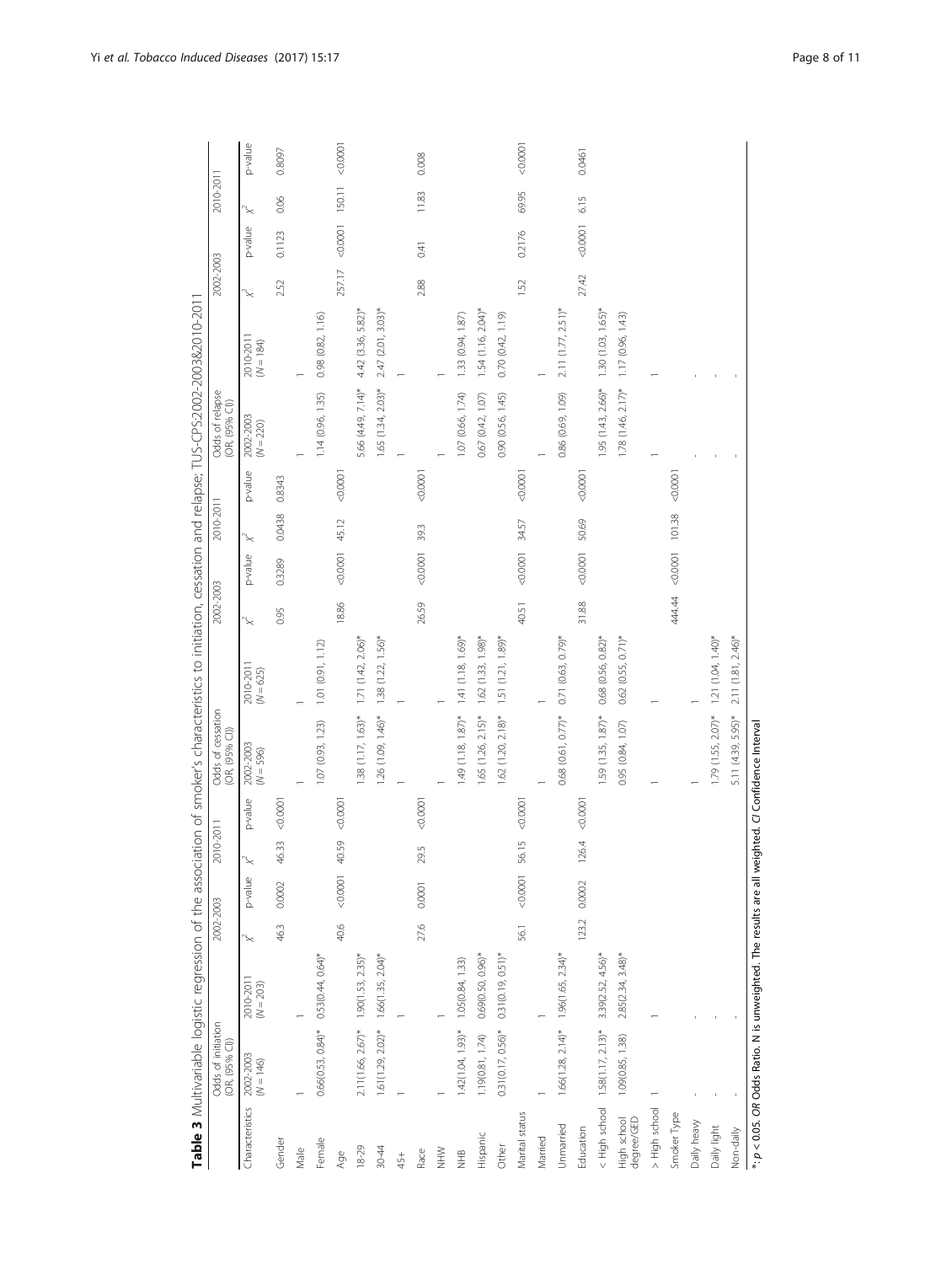<span id="page-8-0"></span>females being less likely to initiate than males. Younger age groups were more likely to transition between states than older groups [\[41](#page-9-0)]. Specifically, age 19–29 had a very high odds of relapse to smoking, which may be related to young adults' social smoking behavior causing difficulty in cessation and in staying abstinent [[42\]](#page-9-0). The impact of marital status on smoking behavior was relatively unchanged between the two cohorts. Married adults displayed "better" smoking behavior, having lower odds of initiation and relapse, and higher odds of cessation, implying that marriage may have a positive impact on smoking behavior [[43](#page-10-0)–[45](#page-10-0)]. Education groups showed some inconsistent results between the two cohorts regarding the odds of cessation. In both cohorts, individuals with lower education levels had a higher odds of initiation and relapse than individuals with higher education levels, possibly reflecting differences in understanding of the hazards of smoking, exposure to smokingrelated health information, coverage of smoke-free indoor air laws, and access to smoking prevention interventions and cessation aids [[46\]](#page-10-0).

#### Limitations

While complex tobacco use profiles that include products such as cigars, e-cigarettes, and hookah are likely more reflective of individuals' tobacco use behaviors, the TUS-CPS 2002–2003 only included detailed questions on cigarette smoking. While the TUS-CPS 2010–2011 collected more information on the use of new products such as e-cigarettes, we were not able to compare differences in other tobacco products use between the two cohorts. Furthermore, smoking transitions were based on follow-up over 12 months; thus, the potential for relapse beyond 12 months, or for cessation and relapse within 12 months is not captured in our analysis. Lastly, while occupation/employment status could have been a useful addition, we did not include it for several reasons: first, the addition of this variable did not improve model fit while reducing parsimony; second, 22% of participants were missing self-reported occupation/employment responses; and third, to be consistent with similar analyses [[29\]](#page-9-0).

# Conclusions

Transitions between smoking states are complex and increasingly unstable, requiring a holistic, populationbased perspective to understand the stocks and flows that ultimately dictate the public health impact of cigarette smoking behavior. Our analysis can inform targeted interventions, suggesting that initiation efforts should target young adults, males [[29,](#page-9-0) [47\]](#page-10-0), those who are unmarried [\[48](#page-10-0)], non-Hispanic blacks, and individuals with lower education levels [\[29](#page-9-0)], as these groups are at higher risk of initiating smoking. Interventions

encouraing cessation should target older and non-Hispanic white adults [\[29](#page-9-0), [49](#page-10-0)], unmarried individuals, those with a high school degree/GED, and heavier smoking groups because these individuals are less likely to quit successfully. Prevention of relapse should focus on younger, married, and less educated groups that are most likely to relapse, consistent with other studies [[29](#page-9-0), [50, 51\]](#page-10-0). Further research should investigate the extent to which these transitions in smoking are offset or bolstered by other forms of tobacco use. While the direction of change is good, efforts to sustain changes made over the past decade should be bolstered.

#### Acknowledgements

The authors would like to thank Dr. Raymond Niaura for his contributions to this project.

#### Funding

The research presented in this paper is that of the authors and does not reflect the official policy of the NIH or NSF. Jennifer Pearson is supported by two grants from NIDA (1R21DA036472-01 and 1K01DA037950-01) and by internal funds from Truth Initiative. Maria Mayorga and Zinan Yi are supported in part by the National Science Foundation (CMMI 1433602) and by North Carolina State University.

#### Availability of data and materials

The TUS-CPS 2002–2003, and 2010–2011 Longitudinal Cohort analyzed in the current study are available for download or request from the official website [http://appliedresearch.cancer.gov/tus-cps/info.html.](http://appliedresearch.cancer.gov/tus-cps/info.html) The instructions to create the data files are available at [http://www2.census.gov/programs](http://www2.census.gov/programs-surveys/cps/techdocs/cpsmay10-11.pdf)[surveys/cps/techdocs/cpsmay10-11.pdf](http://www2.census.gov/programs-surveys/cps/techdocs/cpsmay10-11.pdf).

#### Authors' contributions

ZY is the lead statistical analyst. All the authors have been actively involved in interpreting results, forming the study objective, drafting and editing the manuscript. All authors read and approved the final manuscript.

#### Competing interests

The authors declare that they have no competing interests.

## Consent for publication

Not applicable.

#### Ethics approval and consent to participate

Not applicable.

#### Author details

<sup>1</sup>Operations Research Graduate Program, North Carolina State University Raleigh, NC, USA. <sup>2</sup>Department of Industrial and Systems Engineering, North Carolina State University, Raleigh, NC, USA. <sup>3</sup>Gillings School of Global Public Health, University of North Carolina at Chapel Hill, 1105E McGavran-Greenberg HallCB #7411, Chapel Hill, NC 27599-7411, USA. 4 Schroeder Institute for Tobacco Research & Policy Studies, Truth Initiative, Washington, DC, USA. <sup>5</sup>Department of Health, Behavior, and Society, Johns Hopkins Bloomberg School of Public Health, Baltimore, MD, USA.

#### Received: 28 July 2016 Accepted: 23 February 2017 Published online: 14 March 2017

#### References

1. U.S. Department of health and Human Services. The Health Consequences of Smoking—50 Years of Progress. A Report of the Surgeon General. Atlanta: US Department of Health and Human Services, Centers for Disease Control and Prevention, National Center for Chronic Disease Prevention and Health Promotion, Office on Smoking and Health; 2014. [http://www.](http://www.surgeongeneral.gov/library/reports/50-years-of-progress/full-report.pdf) [surgeongeneral.gov/library/reports/50-years-of-progress/full-report.pdf](http://www.surgeongeneral.gov/library/reports/50-years-of-progress/full-report.pdf). Accessed 26 Jan 2015.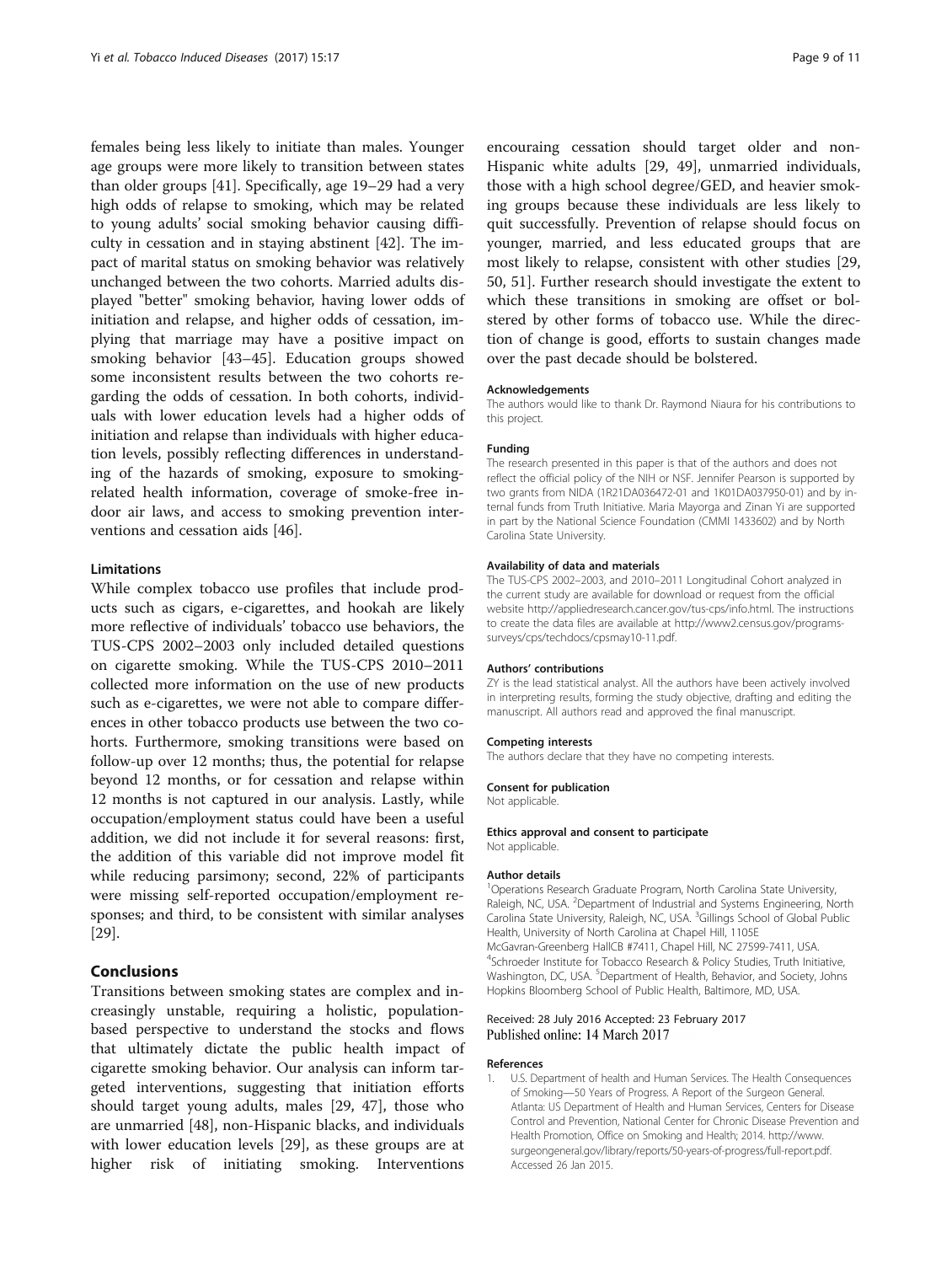- <span id="page-9-0"></span>2. Jamal A, Homa D, O'Connor E, et al. Current Cigarette Smoking Among Adults — United States, 2005–2014. Morb Mortal Wkly Rep. 2015;64(44): 1233–40. [http://www.cdc.gov/mmwr/preview/mmwrhtml/mm6444a2.](http://www.cdc.gov/mmwr/preview/mmwrhtml/mm6444a2.htm?s_cid=mm6444a2_w) [htm?s\\_cid=mm6444a2\\_w](http://www.cdc.gov/mmwr/preview/mmwrhtml/mm6444a2.htm?s_cid=mm6444a2_w). Accessed 25 Apr 2016.
- 3. Warner KE. The remarkable decrease in cigarette smoking by American youth: Further evidence. Prev Med reports. 2015;2:259–61. doi[:10.1016/j.](http://dx.doi.org/10.1016/j.pmedr.2015.04.001) [pmedr.2015.04.001.](http://dx.doi.org/10.1016/j.pmedr.2015.04.001)
- 4. Schane RE, Ling PM, Glantz SA. Health effects of light and intermittent smoking: a review. Circulation. 2010;121(13):1518–22. doi:[10.1161/](http://dx.doi.org/10.1161/CIRCULATIONAHA.109.904235) [CIRCULATIONAHA.109.904235](http://dx.doi.org/10.1161/CIRCULATIONAHA.109.904235).
- 5. Shiffman S. Light and intermittent smokers: background and perspective. Nicotine Tob Res. 2009;11(2):122–5. doi[:10.1093/ntr/ntn020.](http://dx.doi.org/10.1093/ntr/ntn020)
- 6. Center of Disease Control and Prevention. Current Cigarette Smoking Among Adults — United States, 2005–2012. Morb Mortal Wkly Rep. 2014; 63(02):29–34. [http://www.cdc.gov/mmwr/preview/mmwrhtml/mm6302a2.](http://www.cdc.gov/mmwr/preview/mmwrhtml/mm6302a2.htm?s_cid=mm6302a2_w) [htm?s\\_cid=mm6302a2\\_w](http://www.cdc.gov/mmwr/preview/mmwrhtml/mm6302a2.htm?s_cid=mm6302a2_w). Accessed 21 Oct 2014.
- 7. Lawrence D, Fagan P, Backinger CL, Gibson JT, Hartman A. Cigarette smoking patterns among young adults aged 18-24 years in the United States. Nicotine Tob Res. 2007;9(6):687–97. doi[:10.1080/14622200701365319.](http://dx.doi.org/10.1080/14622200701365319)
- Asfar T, Arheart KL, Dietz NA, Caban-Martinez AJ, Fleming LE, Lee DJ. Changes in Cigarette Smoking Behavior Among US Young Workers From 2005 to 2010: The Role of Occupation. Nicotine Tob Res. 2016;18(6):1414– 23. doi[:10.1093/ntr/ntv240](http://dx.doi.org/10.1093/ntr/ntv240).
- US Department of Health and Human Services. Preventing Tobacco Use Among Youth and Young Adults: A Report of the Surgeon General. Atlanta: U.S. Department of Health and Human Services, Centers for Disease Control and Prevention, National Center for Chronic Disease Prevention and Health Promotion, Office on Smoking and Health; 2012. [http://www.cdc.gov/](http://www.cdc.gov/tobacco/data_statistics/sgr/2012/index.htm) [tobacco/data\\_statistics/sgr/2012/index.htm.](http://www.cdc.gov/tobacco/data_statistics/sgr/2012/index.htm) Accessed 26 Apr 2016.
- 10. Richard B, Kathleen S, Leslie K. Public Health Implications of Raising the Minimum Age of Legal Access to Tobacco Products. National Academies Press (US); 2015
- 11. Sterling TD, Weinkam JJ. Comparison of smoking-related risk factors among black and white males. Am J Ind Med. 1989;15(3):319–33. [http://www.ncbi.](http://www.ncbi.nlm.nih.gov/pubmed/2929619) [nlm.nih.gov/pubmed/2929619](http://www.ncbi.nlm.nih.gov/pubmed/2929619). Accessed 24 Mar 2015.
- 12. Kandel DB, Kiros G-E, Schaffran C, Hu M-C. Racial/ethnic differences in cigarette smoking initiation and progression to daily smoking: a multilevel analysis. Am J Public Health. 2004;94(1):128–35. [http://www.pubmedcentral.](http://www.pubmedcentral.nih.gov/articlerender.fcgi?artid=1449838&tool=pmcentrez&rendertype=abstract) [nih.gov/articlerender.fcgi?artid=1449838&tool=pmcentrez&rendertype=](http://www.pubmedcentral.nih.gov/articlerender.fcgi?artid=1449838&tool=pmcentrez&rendertype=abstract) [abstract](http://www.pubmedcentral.nih.gov/articlerender.fcgi?artid=1449838&tool=pmcentrez&rendertype=abstract). Accessed 24 Mar 2015.
- 13. Center of Disease Control and Prevention. Quitting Smoking Among Adults United States, 2001–2010. Morb Mortal Wkly Rep. 2011;1513-1519. [http://www.](http://www.cdc.gov/mmwr/preview/mmwrhtml/mm6044a2.htm) [cdc.gov/mmwr/preview/mmwrhtml/mm6044a2.htm.](http://www.cdc.gov/mmwr/preview/mmwrhtml/mm6044a2.htm) Accessed 3 Apr 2016
- 14. Piasecki TM. Relapse to smoking. Clin Psychol Rev. 2006;26(2):196–215. doi: [10.1016/j.cpr.2005.11.007.](http://dx.doi.org/10.1016/j.cpr.2005.11.007)
- 15. Messer K, Trinidad DR, Al-Delaimy WK, Pierce JP. Smoking cessation rates in the United States: a comparison of young adult and older smokers. Am J Public Health. 2008;98(2):317–22. doi[:10.2105/AJPH.2007.112060](http://dx.doi.org/10.2105/AJPH.2007.112060).
- 16. Fu SS, Kodl MM, Joseph AM, et al. Racial/Ethnic disparities in the use of nicotine replacement therapy and quit ratios in lifetime smokers ages 25 to 44 years. Cancer Epidemiol Biomarkers Prev. 2008;17(7):1640–7. doi:[10.1158/](http://dx.doi.org/10.1158/1055-9965.EPI-07-2726) [1055-9965.EPI-07-2726](http://dx.doi.org/10.1158/1055-9965.EPI-07-2726).
- 17. Royce JM, Hymowitz N, Corbett K, Hartwell TD, Orlandi MA. Smoking cessation factors among African Americans and whites. COMMIT Research Group. Am J Public Health. 1993;83(2):220–6. [http://www.pubmedcentral.](http://www.pubmedcentral.nih.gov/articlerender.fcgi?artid=1694582&tool=pmcentrez&rendertype=abstract) [nih.gov/articlerender.fcgi?artid=1694582&tool=pmcentrez&rendertype=](http://www.pubmedcentral.nih.gov/articlerender.fcgi?artid=1694582&tool=pmcentrez&rendertype=abstract) [abstract](http://www.pubmedcentral.nih.gov/articlerender.fcgi?artid=1694582&tool=pmcentrez&rendertype=abstract). Accessed 6 Jan 2015.
- 18. Hyland A, Li Q, Bauer JE, Giovino GA, Steger C, Cummings KM. Predictors of cessation in a cohort of current and former smokers followed over 13 years. Nicotine Tob Res. 2004;6 Suppl 3:S363–9. [http://www.ncbi.nlm.nih.gov/](http://www.ncbi.nlm.nih.gov/pubmed/15799599) [pubmed/15799599.](http://www.ncbi.nlm.nih.gov/pubmed/15799599) Accessed 29 Nov 2016.
- 19. Gilpin E, Cavin SW, Pierce JP. Adult smokers who do not smoke daily. Addiction. 1997;92(4):473–80. [http://www.ncbi.nlm.nih.gov/pubmed/](http://www.ncbi.nlm.nih.gov/pubmed/9177069) [9177069.](http://www.ncbi.nlm.nih.gov/pubmed/9177069) Accessed 29 Nov 2016.
- 20. White HR, Bray BC, Fleming CB, Catalano RF. Transitions into and out of light and intermittent smoking during emerging adulthood. Nicotine Tob Res. 2009; 11(2):211–9. [http://www.pubmedcentral.nih.gov/articlerender.fcgi?artid=](http://www.pubmedcentral.nih.gov/articlerender.fcgi?artid=2658905&tool=pmcentrez&rendertype=abstract) [2658905&tool=pmcentrez&rendertype=abstract](http://www.pubmedcentral.nih.gov/articlerender.fcgi?artid=2658905&tool=pmcentrez&rendertype=abstract). Accessed 16 Oct 2014.
- 21. Fergusson DM, Horwood LJ. Transitions to cigarette smoking during adolescence. Addict Behav. 1995;20(5):627–42. [http://www.ncbi.nlm.nih.gov/](http://www.ncbi.nlm.nih.gov/pubmed/8712060) [pubmed/8712060.](http://www.ncbi.nlm.nih.gov/pubmed/8712060)
- 22. Mannan HR, Koval JJ. Latent mixed Markov modelling of smoking transitions using Monte Carlo bootstrapping. Stat Methods Med Res. 2003; 12(2):125–46. [http://www.ncbi.nlm.nih.gov/pubmed/12665207.](http://www.ncbi.nlm.nih.gov/pubmed/12665207)
- 23. Mathur C, Stigler MH, Erickson DJ, Perry CL, Forster JL. Transitions in smoking behavior during emerging adulthood: a longitudinal analysis of the effect of home smoking bans. Am J Public Health. 2014;104(4):715–20. [http://www.ncbi.nlm.nih.gov/pubmed/24524528.](http://www.ncbi.nlm.nih.gov/pubmed/24524528)
- 24. Weinberger AH, Pilver CE, Desai RA, Mazure CM, McKee SA. The relationship of major depressive disorder and gender to changes in smoking for current and former smokers: longitudinal evaluation in the US population. Addiction. 2012;107(10):1847–56. doi[:10.1111/j.1360-0443.2012.03889.x.](http://dx.doi.org/10.1111/j.1360-0443.2012.03889.x)
- 25. Weinberger AH, Pilver CE, Hoff RA, Mazure CM, McKee SA. Changes in Smoking for Adults with and without Alcohol and Drug Use Disorders: Longitudinal Evaluation in the US Population. Am J Drug Alcohol Abuse. 2013;39(3):186–93. doi:[10.3109/00952990.2013.785557.](http://dx.doi.org/10.3109/00952990.2013.785557)
- 26. Yeh H-W, Ellerbeck EF, Mahnken JD. Simultaneous evaluation of abstinence and relapse using a Markov chain model in smokers enrolled in a two-year randomized trial. BMC Med Res Methodol. 2012;12:95. [http://www.](http://www.pubmedcentral.nih.gov/articlerender.fcgi?artid=3599722&tool=pmcentrez&rendertype=abstract) [pubmedcentral.nih.gov/articlerender.fcgi?artid=3599722&tool=](http://www.pubmedcentral.nih.gov/articlerender.fcgi?artid=3599722&tool=pmcentrez&rendertype=abstract) [pmcentrez&rendertype=abstract.](http://www.pubmedcentral.nih.gov/articlerender.fcgi?artid=3599722&tool=pmcentrez&rendertype=abstract) Accessed 15 Oct 2014.
- Bondy SJ, Victor JC, Diemert LM, et al. Transitions in smoking status over time in a population-based panel study of smokers. Nicotine Tob Res. 2013; 15(7):1201–10. doi:[10.1093/ntr/nts259.](http://dx.doi.org/10.1093/ntr/nts259)
- 28. McWhorter WP, Boyd GM, Mattson ME. Predictors of quitting smoking: the NHANES I followup experience. J Clin Epidemiol. 1990;43(12):1399–405. <http://www.ncbi.nlm.nih.gov/pubmed/2254778>. Accessed 26 Apr 2016.
- 29. Weinberger AH, Pilver CE, Mazure CM, McKee SA. Stability of smoking status in the US population: a longitudinal investigation. Addiction. 2014;109(9): 1541–53. doi[:10.1111/add.12647.](http://dx.doi.org/10.1111/add.12647)
- 30. Regan AK, Promoff G, Dube SR, Arrazola R. Electronic nicotine delivery systems: adult use and awareness of the "e-cigarette" in the USA. Tob Control. 2013;22(1):19–23. doi:[10.1136/tobaccocontrol-2011-050044.](http://dx.doi.org/10.1136/tobaccocontrol-2011-050044)
- 31. Hassmiller KM, Warner KE, Mendez D, Levy DT, Romano E. Nondaily smokers: who are they? Am J Public Health. 2003;93(8):1321–7. [http://www.](http://www.pubmedcentral.nih.gov/articlerender.fcgi?artid=1447964&tool=pmcentrez&rendertype=abstract) [pubmedcentral.nih.gov/articlerender.fcgi?artid=1447964&tool=](http://www.pubmedcentral.nih.gov/articlerender.fcgi?artid=1447964&tool=pmcentrez&rendertype=abstract) [pmcentrez&rendertype=abstract.](http://www.pubmedcentral.nih.gov/articlerender.fcgi?artid=1447964&tool=pmcentrez&rendertype=abstract)
- 32. Davis WM, Hartman AM GJ. Weighting the Overlap Sample Obtained from Two Tobacco Use Supplements to the Current Population Survey. 2007. [http://appliedresearch.cancer.gov/tus-cps/TUS-CPS\\_overlap.pdf.](http://appliedresearch.cancer.gov/tus-cps/TUS-CPS_overlap.pdf)
- 33. National Cancer Institute sponsored Tobacco Use Supplement to the Current Population Survey May 2010-2011 Matched Cohort. [http://](http://appliedresearch.cancer.gov/tus-cps/) [appliedresearch.cancer.gov/tus-cps/](http://appliedresearch.cancer.gov/tus-cps/). Accessed 26 Aug 2015.
- 34. National Cancer Institute. TUS-CPS Fact Sheet. 2013. [http://appliedresearch.](http://appliedresearch.cancer.gov/tus-cps/TUS-CPS_fact_sheet.pdf) [cancer.gov/tus-cps/TUS-CPS\\_fact\\_sheet.pdf.](http://appliedresearch.cancer.gov/tus-cps/TUS-CPS_fact_sheet.pdf)
- 35. Office of Disease Prevention and Health promotion. Tobacco Use Supplement-Current Population Survey | Healthy People 2020. [https://www.](https://www.healthypeople.gov/2020/data-source/tobacco-use-supplement-current-population-survey) [healthypeople.gov/2020/data-source/tobacco-use-supplement-current](https://www.healthypeople.gov/2020/data-source/tobacco-use-supplement-current-population-survey)[population-survey.](https://www.healthypeople.gov/2020/data-source/tobacco-use-supplement-current-population-survey)
- 36. Davis WW, Hartman AM, Gibson JT. Trends in Smoking Prevalence by Race based on the Tobacco Use Supplement to the Current Population Survey. [https://fcsm.sites.usa.gov/files/2014/05/2007FCSM\\_Davis-VII-C.pdf.](https://fcsm.sites.usa.gov/files/2014/05/2007FCSM_Davis-VII-C.pdf) Accessed 17 Mar 2015.
- 37. Soulakova JN, Crockett LJ. Unassisted Quitting and Smoking Cessation Methods Used in the United States: Analyses of 2010–2011 Tobacco Use Supplement to the Current Population Survey Data. Nicotine Tob Res. 2016: ntw273. doi:[10.1093/ntr/ntw273.](http://dx.doi.org/10.1093/ntr/ntw273)
- 38. Woodward M, Tunstall-Pedoe H. Self-titration of nicotine: evidence from the Scottish heart health study. Addiction. 1993;88(6):821–30. [http://www.ncbi.](http://www.ncbi.nlm.nih.gov/pubmed/8329973) [nlm.nih.gov/pubmed/8329973](http://www.ncbi.nlm.nih.gov/pubmed/8329973). Accessed 29 Nov 2016.
- 39. Connolly GN, Alpert HR, Wayne GF, Koh H. Trends in nicotine yield in smoke and its relationship with design characteristics among popular US cigarette brands, 1997-2005. Tob Control. 2007;16(5):e5. doi:[10.1136/tc.2006.019695.](http://dx.doi.org/10.1136/tc.2006.019695)
- 40. Land T, Keithly L, Kane K, et al. Recent Increases in Efficiency in Cigarette Nicotine Delivery: Implications for Tobacco Control. Nicotine Tob Res. 2014; 16(6):753–8. doi:[10.1093/ntr/ntt219.](http://dx.doi.org/10.1093/ntr/ntt219)
- 41. Center of Disease Control and Prevention. Cigarette smoking among adults United States, 2007. Morb Mortal Wkly Rep. 2008;57(45):1221–6. [http://www.](http://www.cdc.gov/mmwr/preview/mmwrhtml/mm5745a2.htm) [cdc.gov/mmwr/preview/mmwrhtml/mm5745a2.htm.](http://www.cdc.gov/mmwr/preview/mmwrhtml/mm5745a2.htm) Accessed 9 Jan 2015.
- 42. Song AV, Ling PM. Social smoking among young adults: investigation of intentions and attempts to quit. Am J Public Health. 2011;101(7):1291–6. doi[:10.2105/AJPH.2010.300012](http://dx.doi.org/10.2105/AJPH.2010.300012).